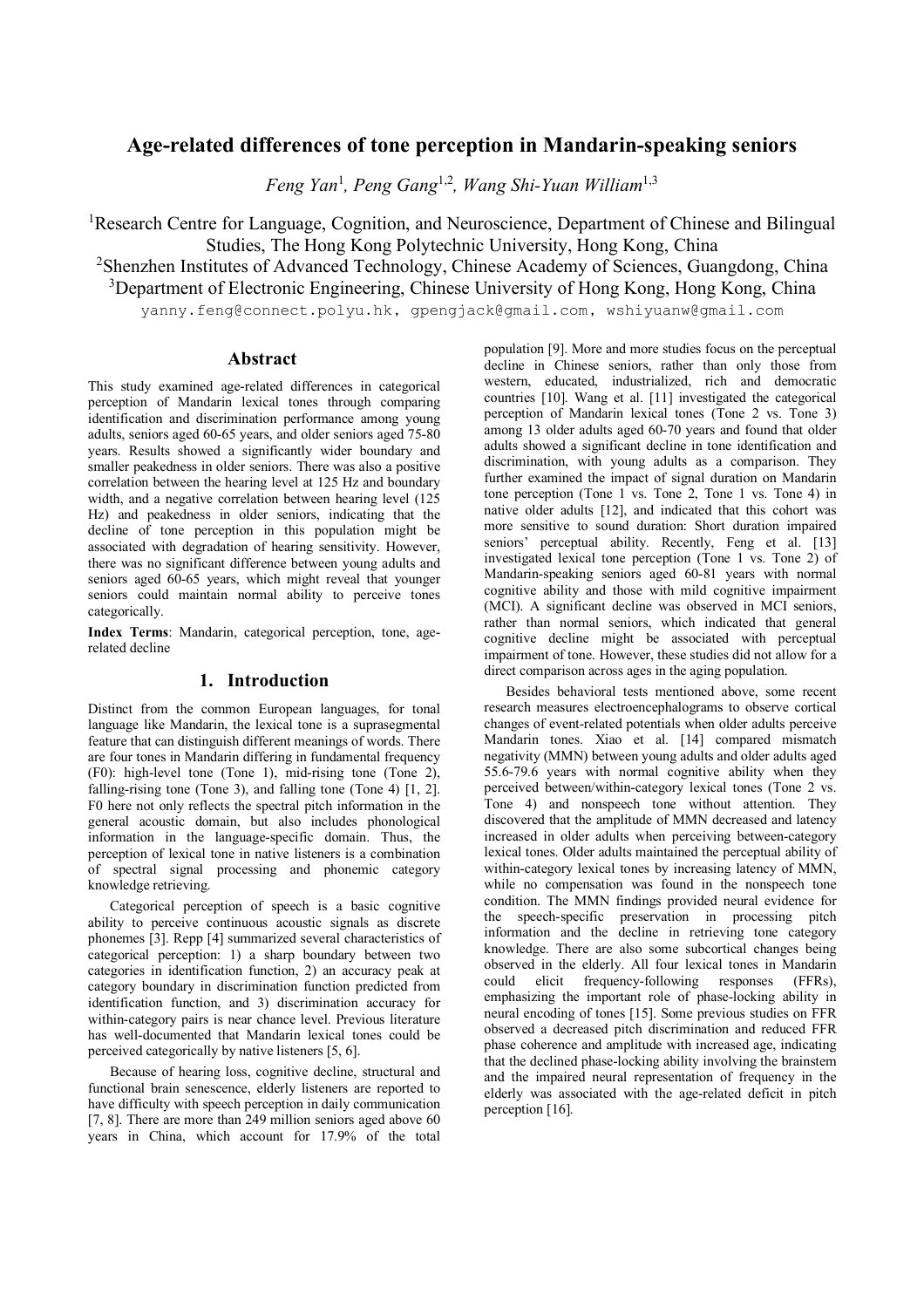In order to solve the issues on the age comparison of the spectral and suprasegmental perception at the phonological level in the aging population, this study aims to investigate the age-related decline trajectory of the categorical perception of Mandarin lexical tones among native elderly listeners with normal cognitive ability. Three groups for age comparison consist of young adults, seniors aged 60-65 years and older seniors aged 75-80 years.

#### **2. Method**

### **2.1. Participants**

Twenty-four young adults aged 20-30 years (15 male, mean age = 24.58 yr,  $SD = 2.73$ , 24 younger seniors aged 60-65 years (9 male, mean age =  $62.71$  yr,  $SD = 1.37$ ), and 19 older seniors aged 75-80 years (12 male, mean age = 77.74 yr,  $SD =$ 2.00) were recruited from northern China who could fluently speak Mandarin in daily life. Participants in two elder groups also lived in northern China during childhood and tone systems (especially high-level tone and mid-rising tone) in their northern dialects are similar to that in Mandarin. No participant reported language impairments or psychiatric illness, surgery in ear or head, nervous system medications, or formal music learning experience. Beijing Version of Montreal Cognitive Assessment (MoCA) [17] was conducted and all participants matched in MoCA score  $(F (2, 64) =$ 2.883,  $p = 0.063$ ) representing normal cognitive ability (26-30) points). Two elderly groups also matched in total years of formal education (*t*  $(1, 41) = 0.935$ ,  $p = 0.355$ ) and socialeconomic status. They were compensated for voluntary participation in this study, and consent forms were obtained from them with a protocol approved by the Human Subjects Ethics Sub-committee of The Hong Kong Polytechnic University.

#### **2.2. Material**

Speech samples /i/ with Mandarin high-level tone (' $\dot{\alpha}$ ', clothes) and /i/ with mid-rising tone ('姨', aunt) were uttered by a native male speaker from northern China and recorded using Praat [18] with a 44,100 Hz sampling rate and 16-bit resolution. Two words (i.e., '衣', '姨') are frequently used in spoken and written Chinese. TANDEM-STRAIGHT [19] was used to generate the tone continuum with nine stimuli from the high-level tone (Sound 1) to the mid-rising tone (Sound 2) (see Figure 1). The step size between two adjacent stimuli was around 5 Hz. All stimuli were adjusted to 350 ms in duration and 70 dB SPL in intensity.



Figure 1: *Schematic diagram of tone continuum.*

#### **2.3. Procedure**

In order to exclude participants with severe hearing impairment, a hearing level test was conducted in all

participants using an audiometer (GSI 18), with results shown in Figure 2. For young adults, the hearing threshold was normal at all frequencies ( $\leq 20$  dB HL). For seniors aged 60-65 years, the hearing threshold was normal at low-to-mid frequencies (125-2000 Hz), and they showed mild hearing loss at high frequencies (3000-8000 Hz) (20-40 dB HL). For older seniors aged 75-80 years, they showed mild hearing loss at low-to-mid frequencies and moderate hearing loss at high frequencies ( $\geq 40$  dB HL). No ear asymmetry of the hearing level was found in three groups (all *p*s > 0.05).

 The classic paradigm of categorical perception [3, 5, 6] was adopted in this study, including identification and discrimination tasks, and all participants were asked to complete both tasks. In the identification task, participants were required to determine the stimulus they heard as Sound 1  $(i.e., 'R')$  (pressing key '1' on keyboard) or Sound 2 (i.e., '姨') (pressing key '2'), which was a two-alternative forced choice task. In the testing block, all stimuli were presented randomly with only five repetitions to avoid older participants being tired. The discrimination task required participants to judge whether the two stimuli they heard were the same (pressing key '1') or different (pressing key '2'). There were 23 pairs of stimuli with five repetitions in total, including 9 pairs of same stimuli (i.e., 1-1, 2-2, 3-3,…8-8, 9-9) and 14 pairs of different stimuli in forward order (i.e., 1-3, 2-4, 3- 5,…6-8, 7-9) or reverse order (i.e., 3-1, 4-2, 5-3,…8-6, 9-7) with two steps difference. All pairs of stimuli were randomly presented in the testing block. The interstimulus interval was 500 ms. A practice block with feedback was available for participants to be familiar with all procedures before all testing blocks.



Figure 2: *Hearing level of the three groups (Data label: mean*  $\pm SD$ ).

#### **2.4. Data analysis**

For tone identification, the percentage of responses on highlevel tone was defined as the identification score. Boundary position and boundary width were further calculated based on the identification score using Probit analysis [20] according to the procedure in [6]. Boundary position was defined as the 50% point of identification score, and boundary width was defined as the linear distance between 25% and 75% percentiles of identification score. Narrower boundary width means sharper categorical transition in tone identification near the boundary.

 For tone discrimination, all 23 pairs of stimuli were divided into seven comparison units, each consisting of four types of stimuli pairs (A-A, B-B, A-B, B-A). Discrimination accuracy was analyzed using the formula proposed in [21]:

$$
P = P('S'S') \times P(S) + P('D')D) \times P(D)
$$
 (1)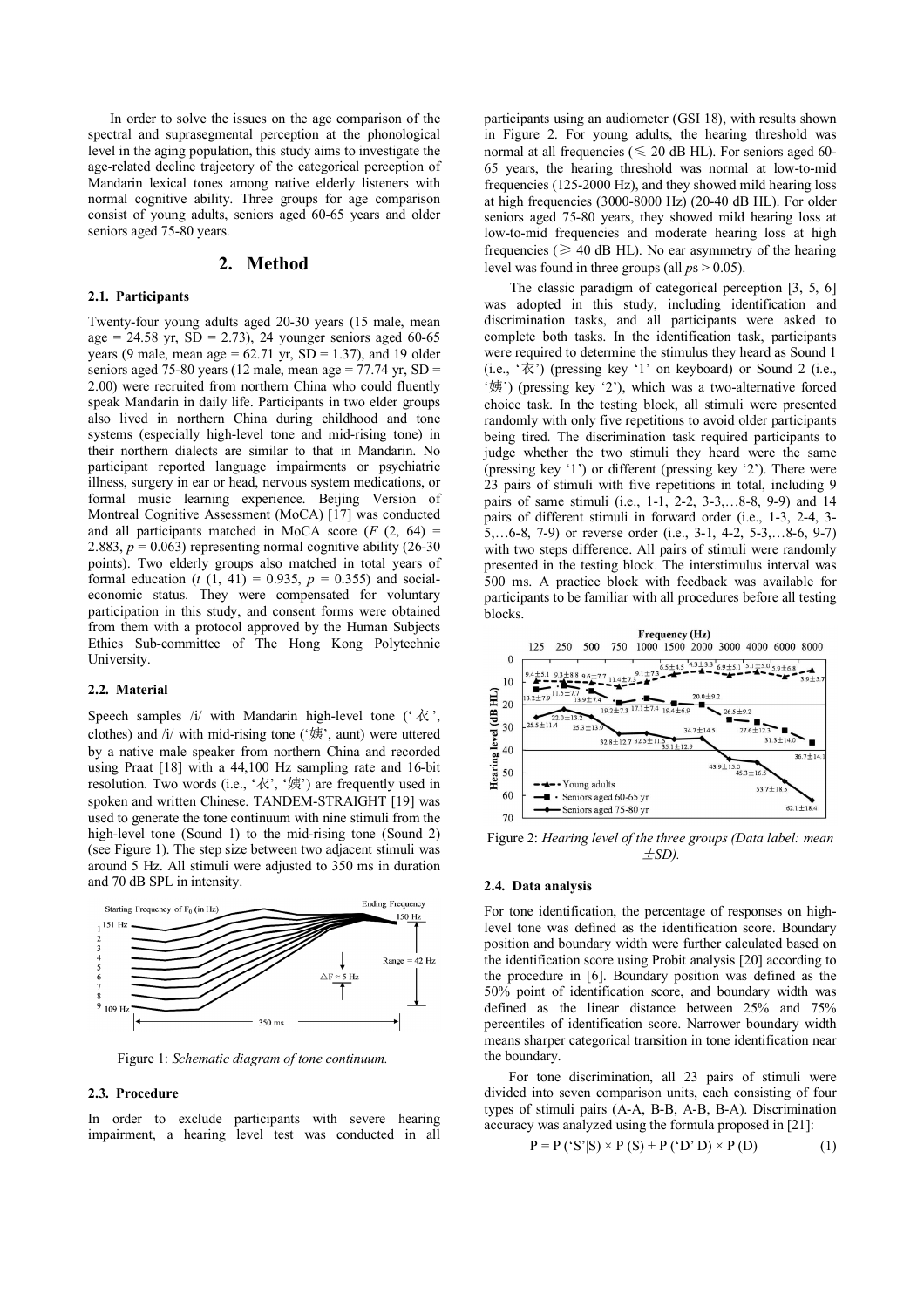where P (S) and P (D) represented the percentage of same pairs (e.g., 1-1, 3-3) and different pairs (e.g., 1-3, 3-1), respectively. P ('S'|S) represented the percentage of 'the same' responses to the same pairs. P ('D'|D) represented the percentage of 'different' responses to different pairs. Discrimination accuracy was further divided into betweencategory discrimination accuracy and within-category accuracy. Between-category accuracy was defined as the mean of discrimination accuracies of the comparison units straddling the category boundary, and within-category accuracy was defined as the mean of discrimination accuracies of the remaining comparison units. Discrimination peakedness was further defined as the difference between within-category accuracy and between-category accuracy. Wider boundary and smaller peakedness represented the lower degree of categoricalness of perception.

#### **3. Results**

#### **3.1. Tone identification**

Boundary position and width of Mandarin lexical tone perception among young adults, seniors aged 60-65 years, and older seniors aged 75-80 years are shown in Table 1. Identification responses of high-level tone in the three groups are presented in Figure 3. One-way ANOVA with a Bonferroni post-hoc test revealed a significant group difference in boundary width  $(F(2, 64) = 3.737, p = 0.029)$ . Pairwise comparison showed that the boundary width of older seniors aged above 75 years was significantly wider than that of seniors aged below 65 years ( $p = 0.029$ ). No significant difference was found between younger seniors and young adults nor between young adults and older seniors (both *p*s > 0.05). For older seniors, there was also a marginally positive correlation between boundary width and hearing level at 125 Hz  $(r = 0.441, p = 0.059)$ . No significant difference was found in boundary position  $(F(2, 64) = 2.534, p = 0.087)$ .

| Table 1: Boundary position and width of the three |  |
|---------------------------------------------------|--|
| groups.                                           |  |



Figure 3: *Identification curves of the three groups.* 

### **3.2. Tone discrimination**

Discrimination accuracy of three groups is shown in Figure 4. A two-way repeated-measures ANOVA was conducted to determine the impact of *group* (young adults, seniors aged 60- 65 yr, and older seniors aged 75-80 yr) and *category* (between-category and within-category), with *group* as the between-subject factor and *category* as the within-subject factor. The Greenhouse-Geisser correction was used when appropriate. Significant main effects of *group* (*F*(2, 64) = 4.825,  $p = 0.011$ ) and *category*  $(F(1, 64) = 238.465, p < 0.001)$ were found. There was also a significant interaction effect between *group* and *category* ( $F(2, 64) = 7.781$ ,  $p = 0.001$ ). Simple main effect analysis indicated that between-category discrimination accuracy was higher than within-category discrimination accuracy in all groups (*p*s < 0.001) (see Figure 5). For within-category accuracy, no significant difference was found among the three groups (*p*s > 0.05). However, for between-category accuracy, older seniors performed worse than young adults ( $p = 0.008$ ) and seniors aged below 65 years  $(p = 0.004)$ .





Figure 5: *Between/within-category discrimination accuracy and peakedness in the three groups.* 



Figure 6: *Correlation between peakedness and hearing level at 125 Hz in older seniors.* 

Besides, results of one-way ANOVA indicated a significant group difference in discrimination peakedness of tone perception  $(F(2, 64) = 7.781, p = 0.001)$ . The pairwise comparison revealed that peakedness in older seniors was significantly smaller than that in young adults ( $p = 0.005$ ) and seniors aged below 65 years ( $p = 0.002$ ). For older seniors, a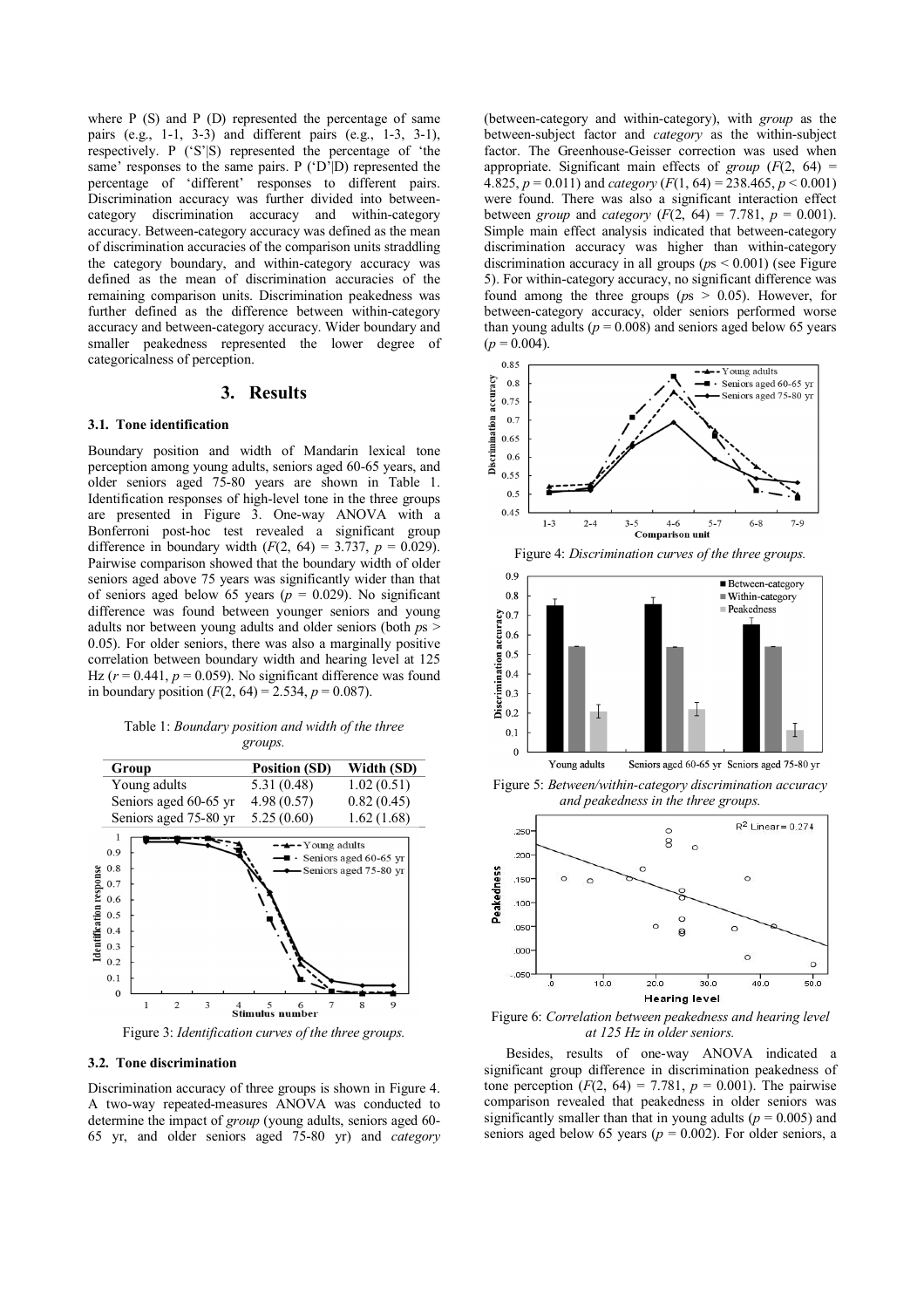significant negative correlation between peakedness and hearing level at 125 Hz was found  $(r = -0.524, p = 0.021)$  (see Figure 6).

### **4. Discussion**

This study examined age-related differences of Mandarin lexical tone perception in native young adults, seniors aged 60-56 years, and older seniors aged 75-80 years using classic categorical perception paradigm. Compared with previous studies, our study enlarged sample size and divided the elderly population into two groups to thoroughly examine the agerelated decline of the categorical perception of lexical tone. On the other hand, some recent research paid attention to the difference between chronological age and biological age, and they claimed that age-related differences of cognitive ability in the elderly could be predicted by biological age independent of chronological age [22]. As biological age is a comprehensive predictor considering impacts from gene and health conditions, it might advance the understanding of predictors of perceptual decline from the sole perspective of chronological age [23]. Therefore, in this study, we discussed the aged-related difference of tone perception with the combination of chronological age, hearing sensitivity and cognitive ability.

In this study, there was a steep boundary in the identification curve, a peak at category boundary in the discrimination curve, and a significant difference between within-category accuracy and between-category accuracy among the three groups, indicating that all participants perceived lexical tones categorically according to Repp [4].

Our results indicated that older seniors aged 75-80 years showed a wider boundary and smaller peakedness, revealing that the degree of categoricalness in older seniors was lower. Older seniors aged above 75 years showed a significant decline when perceiving Mandarin lexical tones. Many factors like hearing loss and reduction in functional connectivity have been discovered to partially account for the less distinctive phoneme representations in the aging brain [24, 25], so-called neural de-differentiation. The lower ability to perform finegrained speech perception might be correlated with age-related neural de-differentiation in speech-relevant regions.

We also observed a positive correlation between boundary width and hearing level at 125 Hz, and a negative correlation between discrimination peakedness and hearing level at 125 Hz in older seniors. This indicated that those with hearing impairment at low frequency performed worse in tone identification and discrimination. The decline of lexical tone perceptual ability in this population might be associated with hearing loss. One noteworthy point is that 125 Hz is one of the fixed discrete frequencies provided by the audiometer (see Figure 2) and is the closest to the pitch range of the tone continuum in this study. Our finding was also consistent with previous research [7] supporting that for seniors with normal cognitive ability, hearing level played a more important role in predicting perceptual performance, but not cognitive ability. Bidelman et al. [26] found a less efficient information exchange and less integrated communication pathway in the full brain, and reverse flow of neural signal in the dorsalventral pathway in the left hemisphere among hearingimpaired seniors. This abnormal neural transmission might explain the impact of hearing loss on speech perception.

For tone discrimination, only between-category discrimination accuracy in older seniors was found to be lower than the other two groups, but within-category accuracies of the three groups were similar. This was consistent with the findings in [14], which proposed that perceptual ability of within-category speech tones in seniors was preserved through potential compensatory mechanisms (e.g., longer processing time demonstrated by longer latency in ERP in [14]), while that of between-category tones was impaired because of difficulty in utilizing phonemic category knowledge. Another possible explanation for this finding was the floor effect as within-category discrimination accuracy was close to the chance level (50%).

For seniors aged 60-65 years with normal cognitive ability and hearing sensitivity at low frequency, we found no significant difference in tone identification and discrimination, with young adults as a comparison. Some previous studies also observed that seniors could perform similarly or even better than young adults since seniors had more abundant language knowledge and language experience [27, 28]. Although seniors showed similar ability to young adults in behavioural performance, several brain-imaging research proposed that compensation mechanisms played an important role by recruiting more brain regions and functional brain networks in seniors to maintain the normal behavioural performance [24, 29, 30].

Some limitations could not be ignored in this study. First, the number of female and male participants was not balanced in the three groups because of the difficulty in participant recruitment. Thus, it is difficult to discuss any potential differences caused by gender in this paper, although some previous research documented the sex difference of cognitive ability in normal older adults [31, 32]. Second, in order to thoroughly examine the correlation between hearing loss and tone perception, we need to distinguish the impact of hearing sensitivity from that of age in further research.

# **5. Conclusions**

This study explored the perceptual difference of Mandarin lexical tones among young adults, seniors aged below 65 years, and older seniors above 75 years with normal cognitive ability. Results revealed that older seniors performed worse in both identification and discrimination tasks. Older seniors also showed a positive correlation between the hearing level at 125 Hz and boundary width, and a negative correlation between hearing level (125 Hz) and discrimination peakedness, indicating that the decline of perceptual ability in older seniors might be correlated with hearing loss. However, seniors aged 60-65 years performed similar to young adults, revealing that they still maintained the normal perceptual ability of lexical tones. Our study demonstrated that not all seniors, but those who aged above 75 years showed a decline in tone perception.

# **6. Acknowledgements**

This study is partly supported by grants from National Natural Science Foundation of China (NSFC: 11974374), and Hong Kong Research Grants Council – General Research Fund (GRF: 15601718). We appreciate Shenzhen Associations of Senior Scientists and Technicians for assisting the recruitment of elder participants. Special thanks to Meng Yaru and Li Hanfei for assisting data collection.